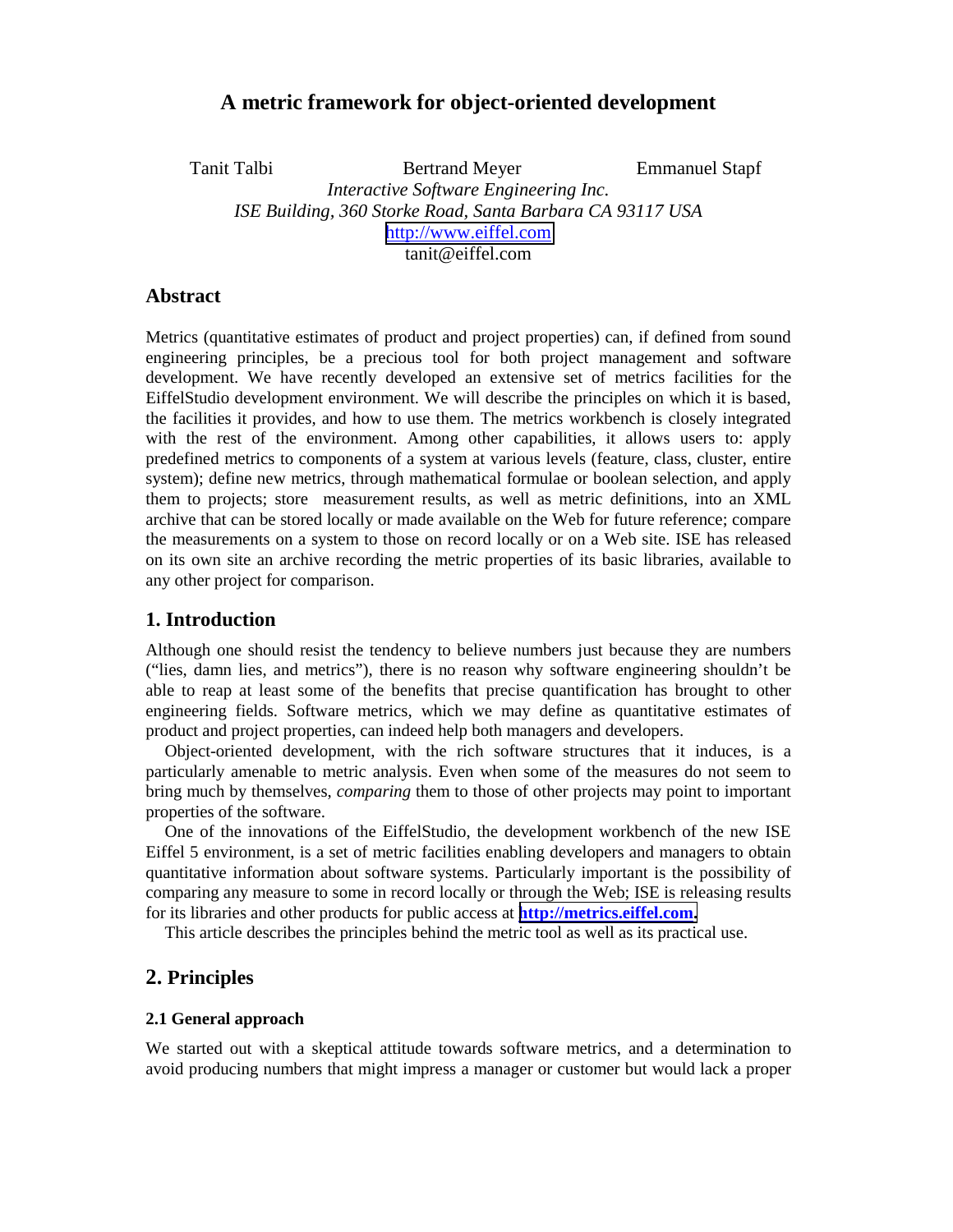scientific justification. We felt that if we had to err it should be on the side of intellectual prudence in the face of ever-present temptation to throw numbers at problems and people. Since we were building a practical tool, not a new metric theory, we resolved:

- Never to implement a metric facility unless we could convince ourselves that it was directly and undeniably related to some relevant attribute of a software product or process.
- Never to succumb to arguments of the style "maybe we don't see a need for this, but it's simple to add to what we have already implemented, and someone might make sense of it".

Instead the general attitude has been "if it turns out to be necessary we can always add it later". This is made easier, of course, by the flexibility of O-O architectures as supported by Eiffel (the environment is written in Eiffel and bootstrapped).

A metric framework should satisfy the following properties:

- **Coverage:** include a definition of what is being measured, sufficient to enable repetition of the measurements.
- **Trustworthiness**: include an estimate of how much the results can be believed, in particular of their precision (expected variations in case of repetition).
- **Relevance**: specify interesting properties of software products or processes on which the measurement may provide insight.
- **Theory**: include arguments backing the statement of relevance.

The first step was to define precisely the domain of discourse.

#### **2.2 Metrics, measures, and metric theories**

One shouldn't confuse metrics with measures. A metric is a quantitative property of software products (product metrics) or processes (process metrics) whose values are numbers — either integer or real in our current framework). A measure is the value of a metric for a certain product or process.

For example, we can evaluate the metric "number of classes in the system", called just *Classes*, by counting the classes in our system. This yields a measure.

In software we may distinguish between *product* metrics, which measure properties of the elements being turned out (code, designs, documentation, bug reports…) and *process* metrics, which measure properties of the process whereby they are being turned out (salaries, expenses, time spent, delays…). The current metric facilities of EiffelStudio are primarily product-oriented, although; a few metrics, such as "number of compilations", are process metrics. To add product metrics requires interfacing with project management tool; this is a desirable development for the future.

Any metric should be *relevant* related to some interesting property of the processes or products being measured: cost, estimated number of bugs, ease of maintenance… A *metric*  theory is a set of metric definitions accompanied with a set of convincing arguments to show that the metrics are relevant. Neither EiffelStudio nor this article provides a metric theory; our purpose is simply to provide the basic tools that enable the development and application of good metric theories.

### **2.3 Units**

The numbers yielded by measures are meaningless unless we describe what they refer to. Every metric is relative to a certain unit, specified as part of its definition. For example the unit for a metric that counts classes, such as Classes, is called CLASS.

The environment provides a set of predefined units. Some simply serve to count occurrences of certain construct specimens in the software; examples include CLASS,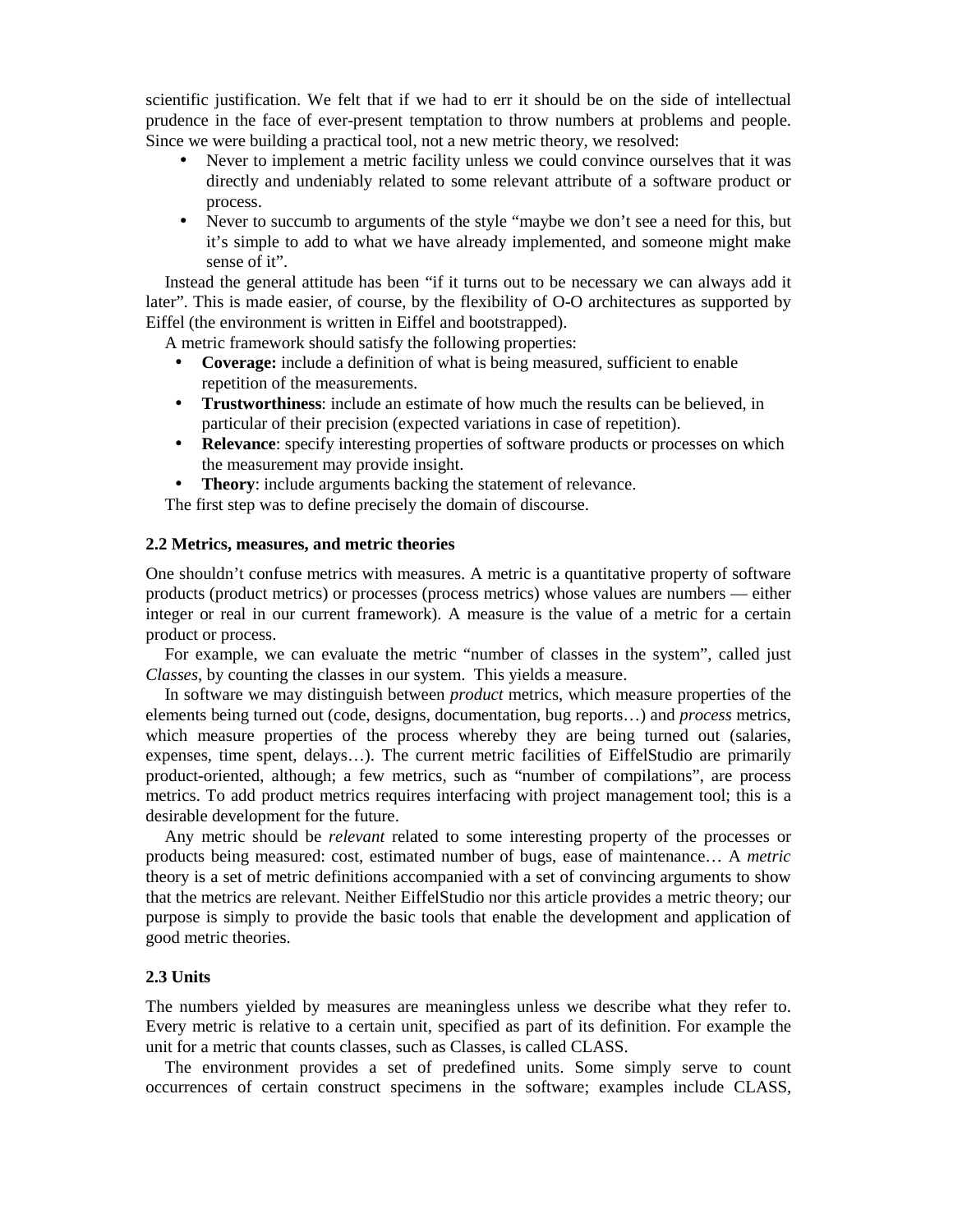CLUSTER, FEATURE, LINE, ... The metric RATIO is used to describe metrics whose values are division, for example "average number of classes per cluster", obtained by dividing the number of classes by the number of classes.

We considered the possibility of developing a full calculus of units, similar to what exists in some of the natural sciences, with units such as cm/h and  $g/cm2$ , and rules stating for example that the produce of the last two is  $g/(cm \times h)$ . We rejected this idea because it seemed like overkill; in particular we couldn't immediately see the need for multiplications, or for divisions of divisions. This is why we stop at a single division and have just one unit, *RATIO*, for this case; it's a consequence of the concern for simplicity and intellectual prudence cited above. If future experience shows that this policy was too restrictive, we may reconsider the decision and introduce a unit calculus.

#### **2.4 Scope types and scopes**

Any metric applies over one or more scope types. A scope type is a type of product or process over which the metric is measured; for product metric, examples include "feature" (meaning that we will compute a metric over a single feature), "class", "cluster", "system" , "set of systems". These obey an order relation corresponding to the containment order of the corresponding software elements: a feature belongs to a class, a class to a cluster and so on. All except the last one are currently available.

A scope is a particular instance of a scope type. For example a given cluster is an instance of the scope type "cluster".

To compute a measure is to apply a certain metric over a certain scope of an applicable scope type. For example we may compute the value of the metric Classes over a certain system.

### **3. Metric classification**

The EiffelStudio metric framework provides a number of predefined metrics but also enables users to define their own metrics in terms of the predefined ones. Figure 1 shows the overall taxonomy,



**Figure1. Metric hierarchy**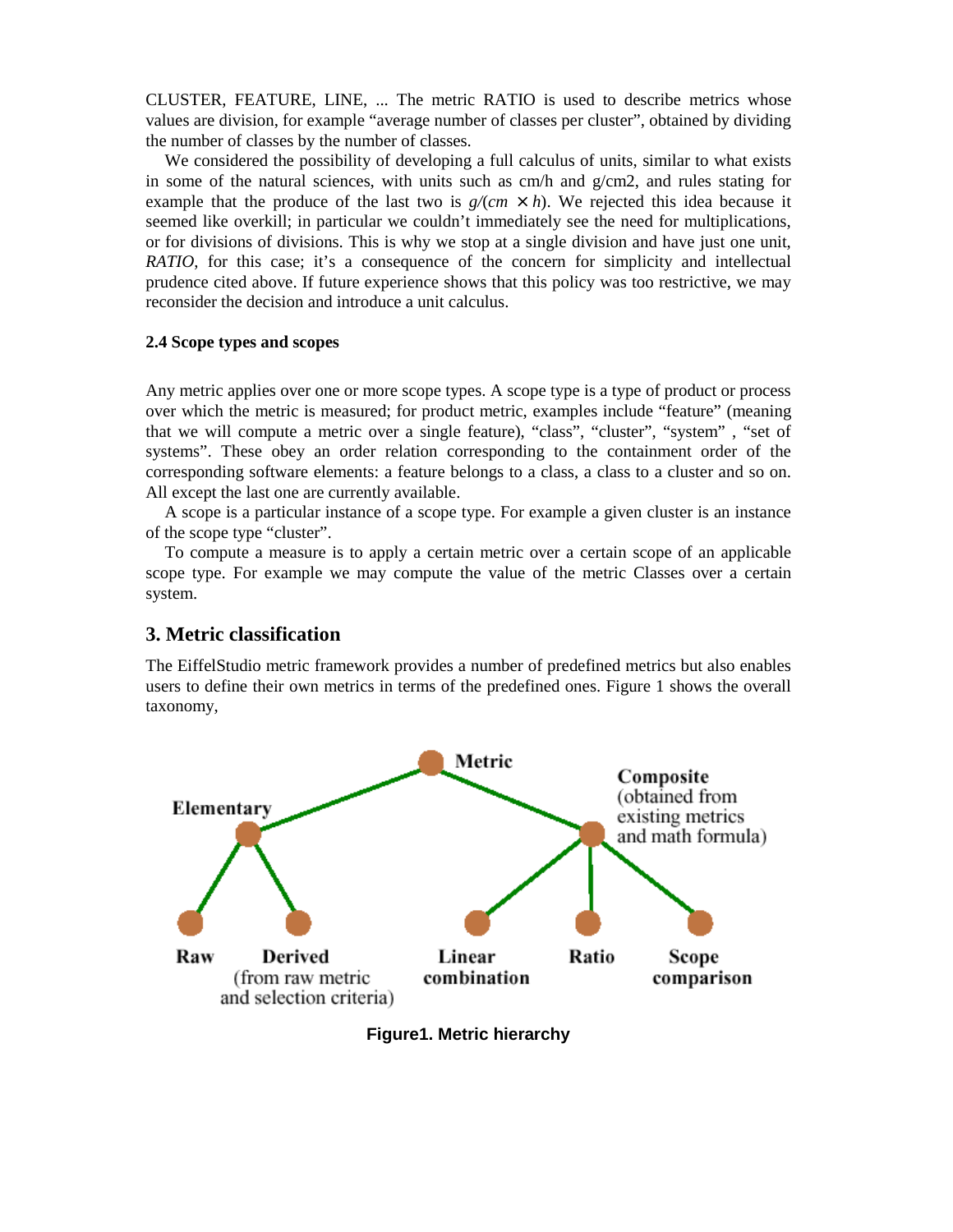#### **3.1 Composite and elementary metrics**

Metrics are divided into elementary and composite.

An elementary metric measures the number of occurrences of a certain pattern in the product or process. An example is the number of precondition clauses in a class.

A composite metric, defined by a user of the environment, applies a mathematical or logical formula involving other metrics (elementary or previously defined metrics). Composite metrics are discussed below.

#### **3.2 Raw and derived metrics; selection criteria**

Among elementary metrics, we make a further distinction between raw and derived:

- Raw metrics are simple counts, built-in into the environment, of occurrences of certain basic elements. For example *Classes*, the number of classes, is raw.
- It is often useful to define a new metric by subjecting a raw metric to one or more *selection criteria*. For example a class may be either deferred (abstract) or effective (concrete, i.e. fully implemented). This is a selection criterion. Separately, a class may have an invariant, or not; this is another selection criterion, *Invariant\_equipped*. You might want to know the number of classes that are deferred and have no invariant clause; if so, you may define a derived metric by submitting the raw metric *Classes* to both of these criteria, connected by an "and" combinatory.

The precise definition of selection criterion for a raw metric is: a property with a fixed set of possible values (two or more) characterizing the patterns being counted by the metric.

The reason for considering selection criteria and derived metrics is clear: without these notions, the environment would need to have predefined (raw) metrics including all possible combinations, such as "deferred and no invariant". This would quickly grow out of hand.

| All exported routines |                                                                       |                       |   |
|-----------------------|-----------------------------------------------------------------------|-----------------------|---|
| New metric unit:      |                                                                       |                       |   |
| Feature               |                                                                       |                       |   |
| <b>Raw nettic</b>     |                                                                       |                       |   |
| Features              |                                                                       |                       | ٠ |
| Count if              |                                                                       |                       |   |
|                       | F At least one of the following is met F All of the following are met |                       |   |
| Coleria               |                                                                       |                       |   |
| C Atributes           | G Routines                                                            | C Ignore              |   |
| <b>C</b> Queries      | C Comwards                                                            | FF Ignore             |   |
| C Functions           | C Not functions                                                       | <b>F</b> Ignore       |   |
| C Deterred feature    | C Elisative                                                           | <sup>(2</sup> Ignore) |   |
| <b>F</b> Exported     | C Restricted                                                          | C Ignore              |   |
| G. Inherited          | C Not inherited                                                       | C Ignore              |   |
|                       | C Precondition equipped C No precondition                             | FF Ignore             |   |
|                       | C Partcondition equipped C Na partcondition                           | <b>G</b> Ignore       |   |
|                       |                                                                       |                       |   |

**Figure 2. Interface for defining derived metrics**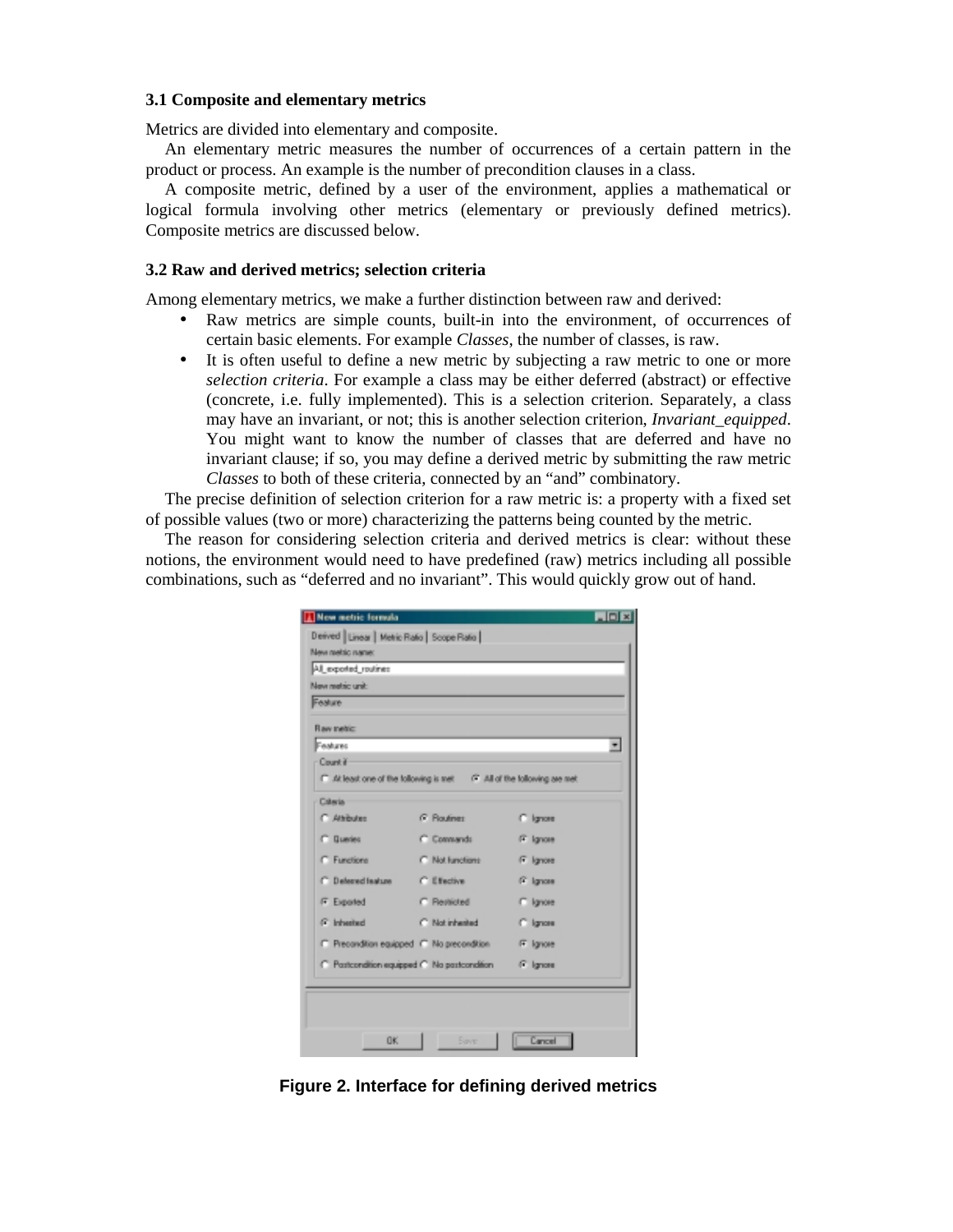Figure 2 shows an example, which should be self-explanatory, of the interface for defining a new derived metric. Note the large number of selection criteria applicable to the raw metric Features (number of features), reflecting the many angles under which features may be classified.

### **3.3 Composite metrics**

A composite metrics applies one or more mathematical operators to a set of metrics, themselves either elementary (raw or derived) or already composite.

Although we considered allowing arbitrary mathematical combinations, we settled again in application of the Principle of Prudence — to limit the possibilities to exclude multiplication of metrics and other combinations for which we could find no clear arguments of relevance, and to include the following three kinds only:

• Linear metrics: metrics of the form  $\sum k_i$ .  $m_i$ , where the  $k_i$  are real values and the  $m<sub>i</sub>$  existing metrics (either elementary or basic) with the same unit, other than *RATIO*. (It would be improper to add two *RATIO* since they might be ratios of incompatible things.) Figure 3 shows the interface for defining a new linear metric.

| <b>Kew nettic formula</b>                              | $-10x$                          |
|--------------------------------------------------------|---------------------------------|
| Derived Linear Metric Ratio Scope Ratio                |                                 |
| New metric name:                                       |                                 |
| Contract classes                                       |                                 |
| New netric unit.                                       |                                 |
| Contract clause                                        |                                 |
| Single term<br><b>Coefficient</b>                      |                                 |
| Metric:<br>lF<br>Imm. post. clauses                    | $\blacksquare$<br>$\rightarrow$ |
| Fornula:                                               |                                 |
| <b>Baric metric</b>                                    |                                 |
|                                                        |                                 |
| Linear sum                                             |                                 |
| meariant clauses +1mm pee, clauses +1mm, post, clauses |                                 |
|                                                        |                                 |
|                                                        |                                 |
|                                                        |                                 |
|                                                        |                                 |
|                                                        |                                 |
|                                                        |                                 |
|                                                        |                                 |
|                                                        |                                 |
|                                                        |                                 |
|                                                        |                                 |
|                                                        |                                 |
|                                                        |                                 |
|                                                        |                                 |
| Cancel<br>OK.<br>Save                                  |                                 |

## **Figure 3. Interface for defining linear metrics**

• Ratio metrics: metrics of the form  $m_1 / m_2$  where the  $m_i$  are two previously defined metrics, not necessarily with the same unit, neither of which a *RATIO* (again because *RATIO* is a catch-all category for all divisions, so we can't divide further without courting incoherence). The resulting unit is *RATIO*. Figure 4 shows the interface for defining a new ratio unit.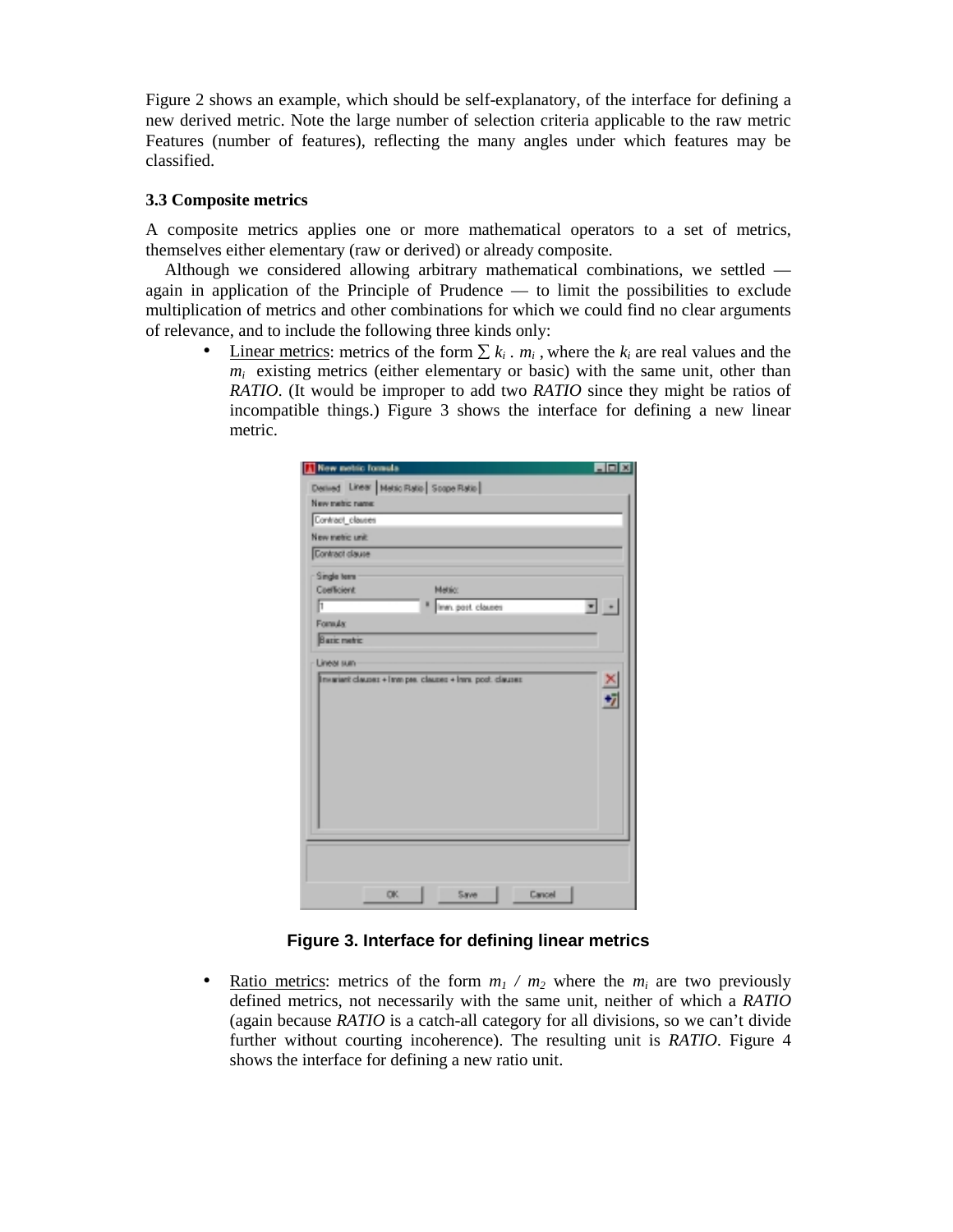| Desved   Linear Mehic Flatis   Scope Kalia  <br><b>Mercuryship come</b> |                                |   |
|-------------------------------------------------------------------------|--------------------------------|---|
| determit propertion                                                     |                                |   |
| <b>Newmahiz unit</b>                                                    |                                |   |
| <b>Platter</b>                                                          |                                |   |
| Numerate<br>Matic:                                                      | Demoninato<br><b>Intervice</b> |   |
| Externol class<br>ᅬ                                                     | <b>Classes</b>                 | ۰ |
| Formula                                                                 | <b>Formula</b>                 |   |
| <b>Frank menic</b>                                                      | <b>RICHARD</b>                 |   |
|                                                                         |                                |   |
| Ratio                                                                   |                                |   |
| Dalened class / Classes                                                 |                                | 切 |
|                                                                         |                                |   |
|                                                                         |                                |   |
|                                                                         |                                |   |
| Porpervage<br>F Display as precentage.                                  |                                |   |

**Figure 4. Interface for defining ratio metrics**

• Scope comparison metrics: metrics that measure the ratio of the value of a given non-ratio metric over two different scope types. For example by choosing the metric *Classes* and the scope types "cluster" and "system" we can measure the proportion of classes in a system that belong to the current cluster. Figure 5 shows the interface for defining a new scope comparison metric.

| athbutes proportion                              |              |              |   |  |
|--------------------------------------------------|--------------|--------------|---|--|
| New metric unit:                                 |              |              |   |  |
| Ratio                                            |              |              |   |  |
| Metric                                           |              |              |   |  |
| All attributes                                   |              |              | ٠ |  |
| Fornula:                                         |              |              |   |  |
| <b>Basic restrict</b>                            |              |              |   |  |
| Numerator                                        |              | Denominator  |   |  |
| Scope                                            |              | <b>Scope</b> |   |  |
| Clarr                                            | System<br>٠ı |              |   |  |
| Ratio                                            |              |              |   |  |
| All attributes (Class) / All attributes (System) |              |              | 7 |  |
|                                                  |              |              |   |  |
|                                                  |              |              |   |  |
|                                                  |              |              |   |  |
|                                                  |              |              |   |  |
|                                                  |              |              |   |  |
|                                                  |              |              |   |  |
| Percentage<br>Display as percentage.             |              |              |   |  |
|                                                  |              |              |   |  |

**Figure 5. Interface for defining scope comparison metrics**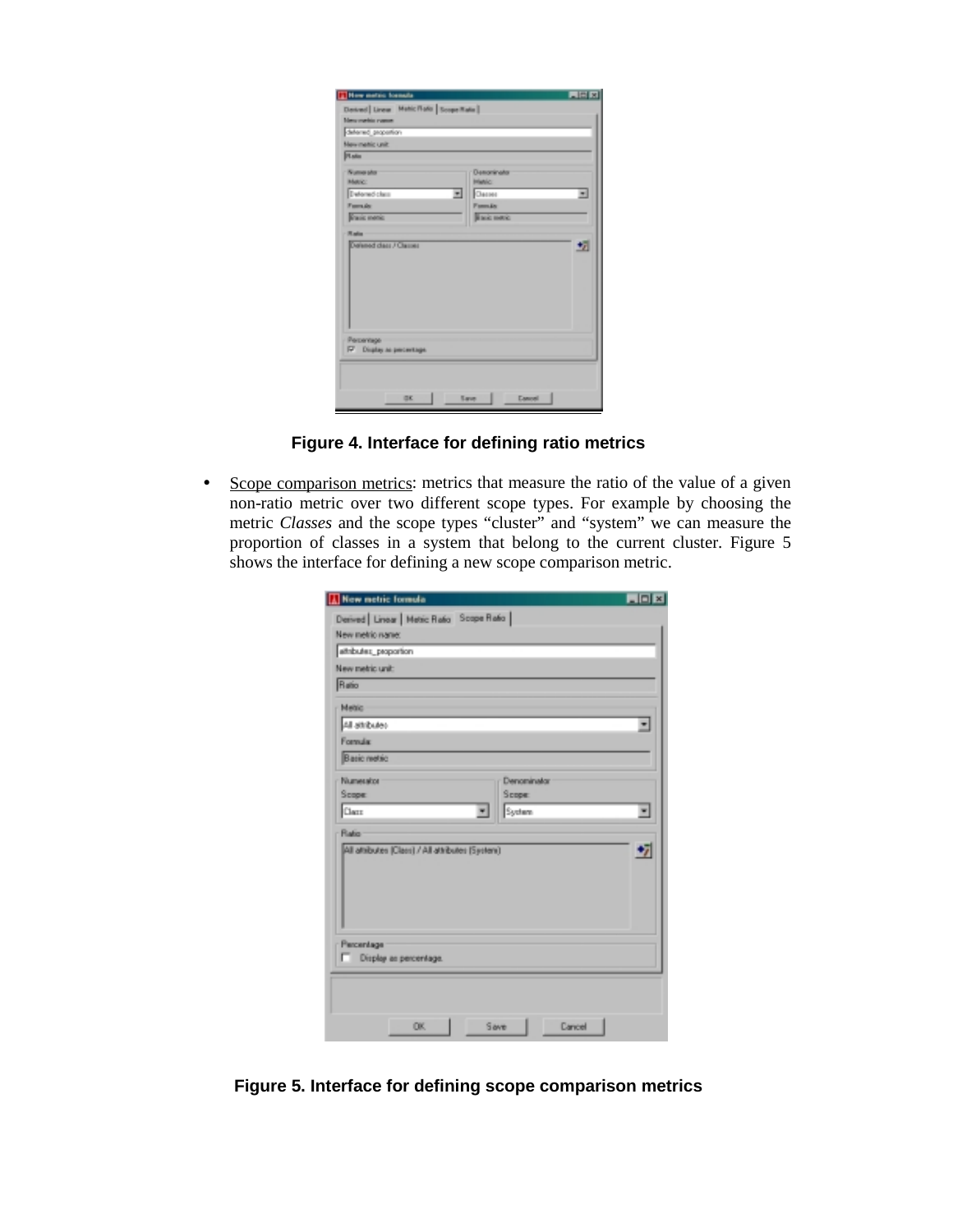## **4. Measurement**

Not all metrics may be applied to all scopes. For example it doesn't make sense to compute the number of attributes in a feature, since the smallest construct in which attributes appear is a class, bigger than a feature.

To formalize this notion we say that each raw metric has one or more basic scope types, the type of scopes on which the environment has built-in mechanisms to compute it. The list of basic scope types is part of the metric's definition. Then the rule to compute the metric on any scope of scope type st is as follows:

- 1. If *st* is one of the metric's basic scope types, apply the environment's built-in mechanism to determine the result.
- 2. If *st* is smaller than the smallest of the metric's basic scope type, the result is zero by convention.
- 3. Otherwise, the computation will add the measures made on the constituent scopes, applying the rule recursively.

This rule applies to raw metrics; it immediately generalizes to derived and composite metrics.

There is a small subtlety in the rule, explaining also why we introduced the possibility of several basic scope types rather than just one. The following example justifies this convention and the rule. Consider the metric "number of source lines". The scope type just above "feature" is "class"; in other words, a class includes features. Each feature has a certain number of lines; each class also has a certain number of lines. But we can't obtain the number of lines of a class by adding the number of lines of its features per clause 3 of the rule, because a class may also contain lines that are not in features, for example invariant lines. For that reason the definition of the metric includes both "feature" and "class" as basic scope types, so that the environment has built-in rules to compute the number of lines in these two cases. For other cases, such as requesting the number of lines in a cluster, it will just add the results for all immediate constituents — the cluster's classes — as per clause 3.

# **5. Performing measures**

Once you have defined metrics, you will want to compute corresponding measures on parts of your software. Figure 6 shows the interface for performing a measure over a certain scope.

| . <b>. x</b><br>Context                                                  |  |
|--------------------------------------------------------------------------|--|
| Name Result7<br>Scope Class<br>Metric Lines<br>$-$ Unit Line<br>圓島園■ サヨタ |  |
| Metric: Lines<br>←<br>Scope: Class: CALCULATOR Value:<br>127             |  |
| Metric Result Comparison to: c<br>Name Scope type<br>Scope name          |  |
|                                                                          |  |
|                                                                          |  |
|                                                                          |  |
|                                                                          |  |
|                                                                          |  |
|                                                                          |  |
|                                                                          |  |
| Feature Metrics<br>Output Diagram Class                                  |  |

**Figure 6: Evaluation of a metric over a scope.**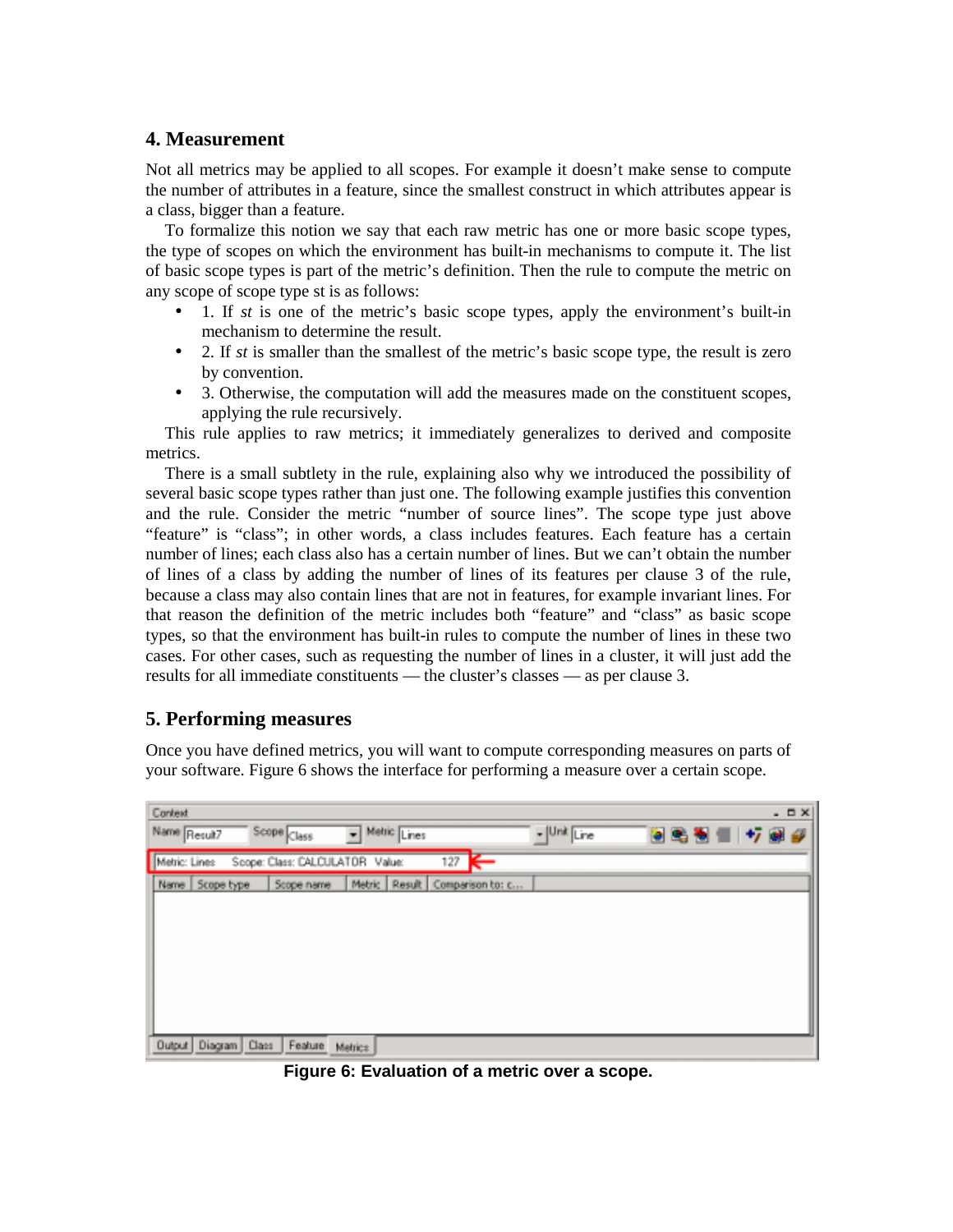## **5. Storing and importing measures and metrics**

Figure 7 shows a project with a number of measures previously performed. The last column is a comparison to a reference archive and is explained in the next section.

By clicking on the  $\mathbb{E}$  button, you may save both the current metrics definition and the measures for later use. The storage uses an XML format. You may also import metric definitions from another project into your current project through the  $\Box$  button.

| <b>Context</b> |                                      |     |               |                                     |     |                     |              |  |          | $ \Box$ $\times$ |
|----------------|--------------------------------------|-----|---------------|-------------------------------------|-----|---------------------|--------------|--|----------|------------------|
|                | Name Result5                         |     | Scope Cluster | Metric Classes<br>ᅱ                 |     |                     | - Unit Class |  | 日用图图 サヨヨ |                  |
|                | Metric: Classes                      |     |               | Scope: Cluster: root_cluster Value: | 12  |                     |              |  |          |                  |
|                | Name                                 | 500 | Scope name    | Metric                              |     | Result   Comparison |              |  |          |                  |
|                | △ Result1 Class                      |     | CALCULATOR    | Lines                               | 127 | 0.314%              |              |  |          |                  |
|                | A Result2 Class                      |     | CALCULATOR    | Imm. attributes                     | 9   | 3.28%               |              |  |          |                  |
|                | $\vee$ Result3 Class                 |     | CALCULATOR    | Dependents                          | 47  | 0.668%              |              |  |          |                  |
|                | Result4 Cluster                      |     | root cluster  | Classes                             | 12  | 6.32%               |              |  |          |                  |
|                |                                      |     |               |                                     |     |                     |              |  |          |                  |
|                |                                      |     |               |                                     |     |                     |              |  |          |                  |
|                |                                      |     |               |                                     |     |                     |              |  |          |                  |
|                |                                      |     |               |                                     |     |                     |              |  |          |                  |
|                |                                      |     |               |                                     |     |                     |              |  |          |                  |
|                | Output Diagram Class Feature Metrics |     |               |                                     |     |                     |              |  |          |                  |

**Figure 7: Saved measures.** 

# **6. Measurement archives**

What does a measure mean? You don't necessarily know in the absolute, but you might want to compare your results to those of other projects. For example, if you have measured the average number of invariant or other contract clauses in your system, you might be curious to know how this compares to ISE's EiffelBase library.

The notion of metric archive addresses this need. We expect it to be one of the most attractive uses of the tools. You may:

- As noted above, archive all current measures into a file, called a **measurement archive**.
- Make this measurement archive available in a shared directory, or as a **URL on the Internet**.
- At any time in a project, select any measurement archive, local or URL, as the **reference archive**; in that case all measures that you perform will be compared to those of the reference archive. You may select various comparison formats: percentage (the default, used in figure 7), difference percentage, plain value.

ISE has established a new Web site, [http://metrics.eiffel.com,](http://metrics.eiffel.com/) as a publicly available reference for metric collections on ISE's own libraries (EiffelBase, EiffelVision, …) and products. This provides an invaluable source of comparisons for other projects within and without ISE.